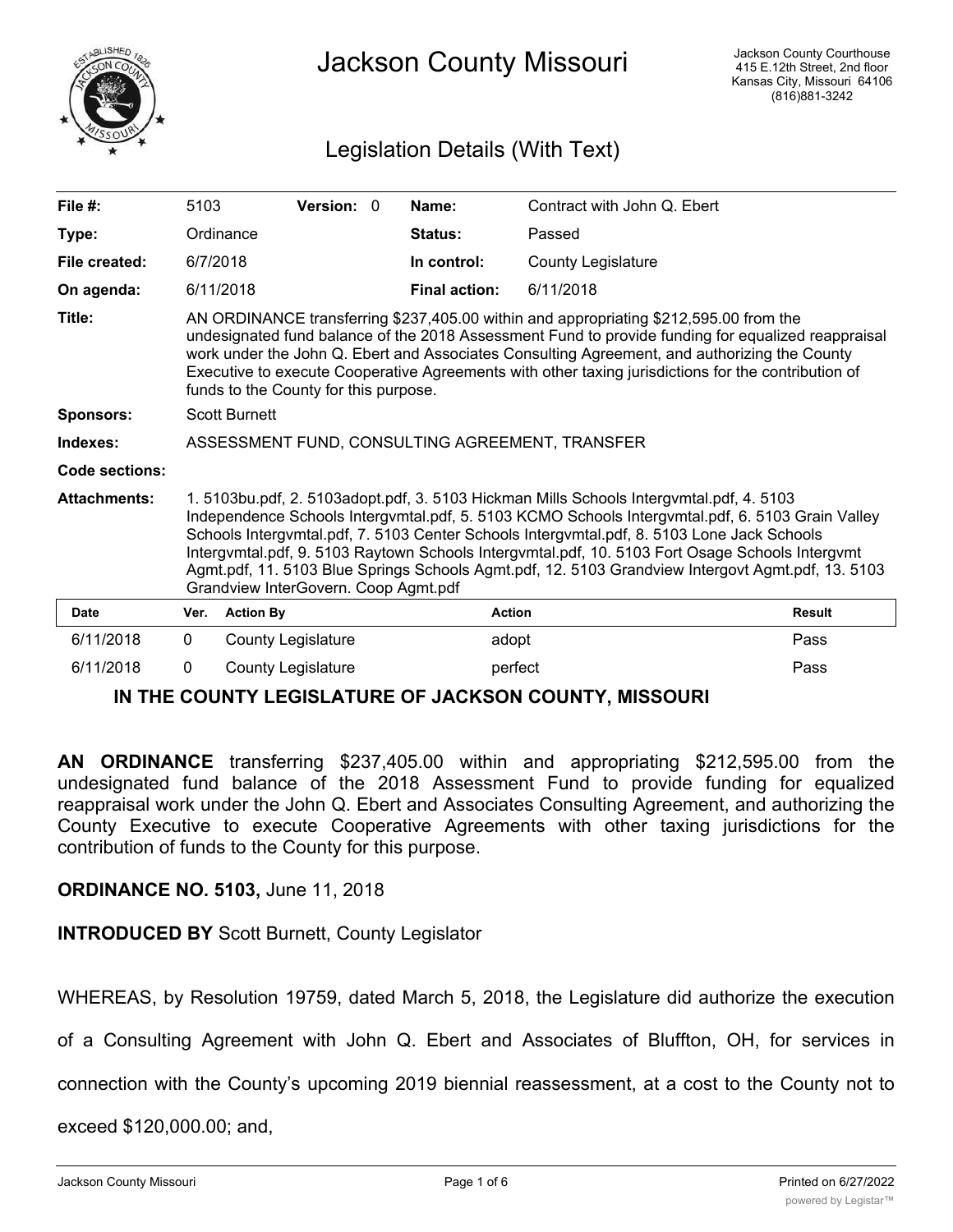WHEREAS, that Consulting Agreement provided the County with an option to contract with Ebert for additional services described in the Agreement as "Equalized Reappraisal Work," at an additional cost to the County not to exceed \$450,000.00; and,

WHEREAS, Ebert's performance of such Equalized Reappraisal Work will improve the assessment process within the County and facilitate fair and accurate real property assessments; and,

WHEREAS, the cost of the Equalized Reappraisal Work has not been budgeted, but several local taxing jurisdictions have thus far committed to contribute a total of \$212,595.00 toward the cost of this work, and further contribution commitments are anticipated; and,

WHEREAS, the execution of appropriate Cooperative Agreements with these jurisdictions is necessary in order to accept these funds; and,

WHEREAS, the balance of the cost for this work will need to be funded by the County; and,

WHEREAS, by Ordinance 5062, dated December 6, 2017, the Legislature did establish certain Reserve Accounts for certain budget lines within the 2018 County budget; and,

WHEREAS, certain funds appropriated in such a Reserve Account within the 2018 Assessment Fund are needed to cover of the cost of the Equalized Reappraisal Work described in the Ebert Agreement; and,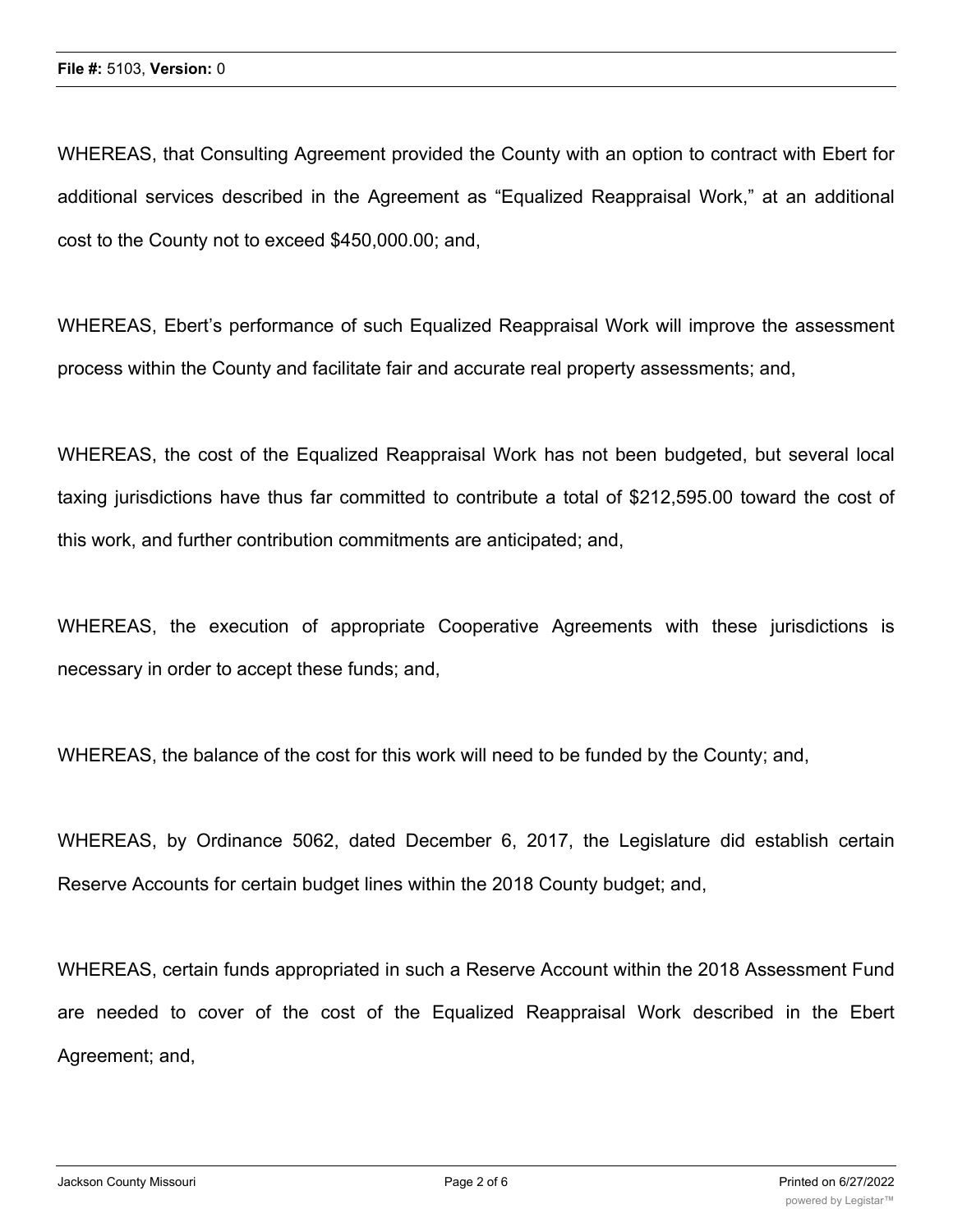WHEREAS, there are numerous disputes between the County Executive and the Legislature regarding the validity of Ordinance 5062, relating to its construction and interpretation, and multiple related issues; and,

WHEREAS, the Chief Administrative Officer has recommended the adoption of this Ordinance, without waiving any previous position taken in reliance upon the memorandum of the County Counselor dated December 22, 2017, regarding Ordinance 5062, and without waiving any position taken in reliance upon other legal memorandums provided by the Office of the County Counselor; and,

WHEREAS, the Legislature recognizes that funds identified as Reserve Funds in the adopted 2018 budget within the Assessment Fund are required to be designated for use by the Assessment Department for the Equalized Reappraisal Work; and,

WHEREAS, the Chief Administrative Officer has requested that \$237,405.00 in funds identified in this Ordinance be made available for such use by the Assessment Department within the 2018 budget; and,

WHEREAS the Legislature agrees that funds described in this Ordinance should be made available for such use by posting to a certain budget line item in the Assessment Department budget or otherwise for calendar year 2018 by the County's Finance and Purchasing Department; now therefore,

BE IT ORDAINED by the County Legislature of Jackson County, Missouri, that the following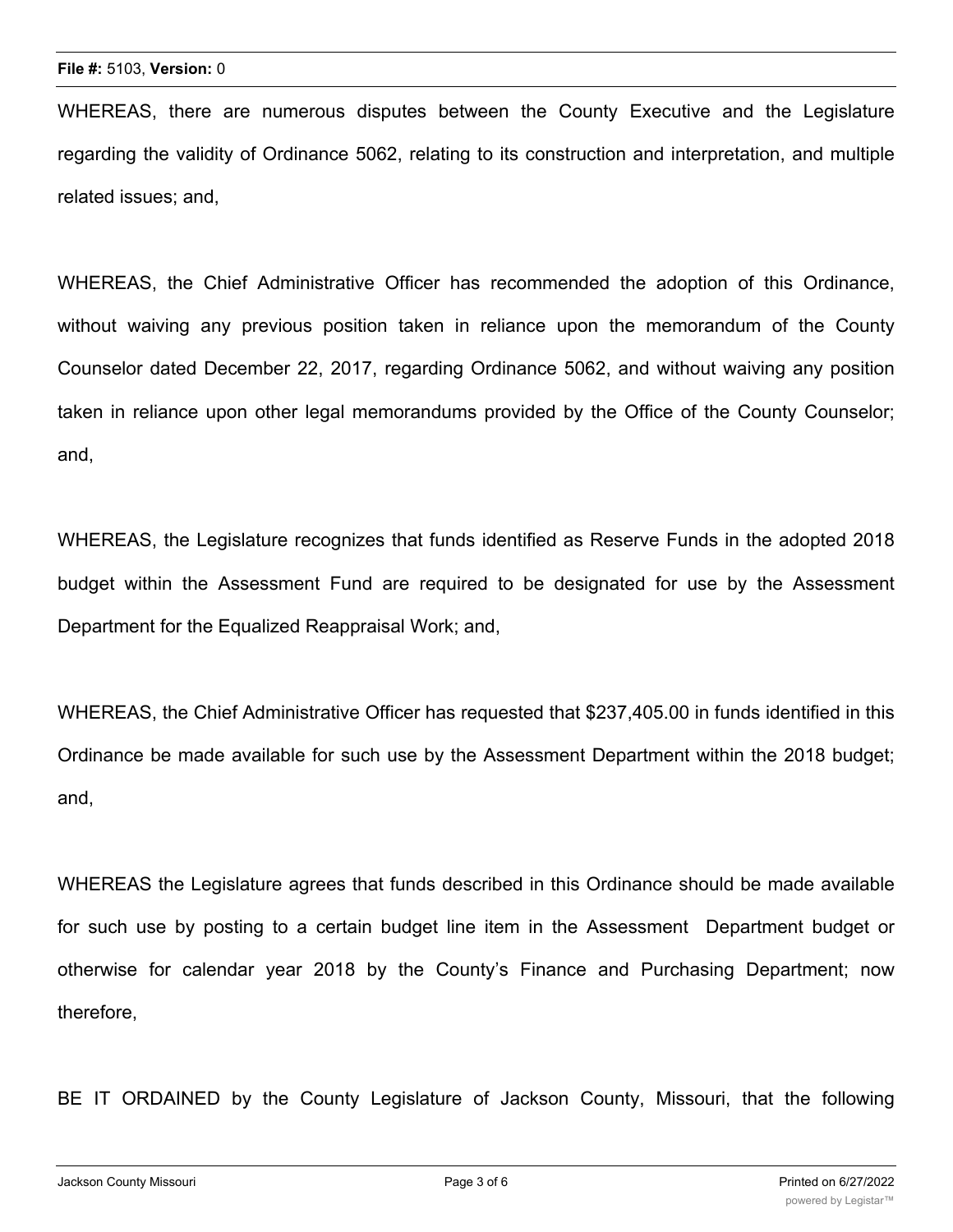#### **File #:** 5103, **Version:** 0

appropriation and transfer or equivalent documentation/identification, to accomplish posting of the funds in the Jackson County Budget management system so that the funds are available for immediate use and expenditure within the 2018 budget, be and hereby are authorized:

| <b>DEPARTMENT/DIVISION</b>                                        | <b>CHARACTER/DESCRIPTION</b>     | <b>FROM</b> | TO        |
|-------------------------------------------------------------------|----------------------------------|-------------|-----------|
| <b>Assessment Fund</b><br>045-2810                                | <b>Undesignated Fund Balance</b> | \$212,595   |           |
| 045-8006                                                          | 56835- Reserve- Operating        | \$237,405   |           |
| <b>Assessment Fund</b><br>Non-Departmental-Assessment<br>045-4500 | 56790- Other Contractual Svc     |             | \$450,000 |

and,

BE IT FURTHER RESOLVED that the County Executive be and hereby is authorized to execute Cooperative Agreements with taxing jurisdictions with Jackson County for the acceptance of funds described in this Ordinance.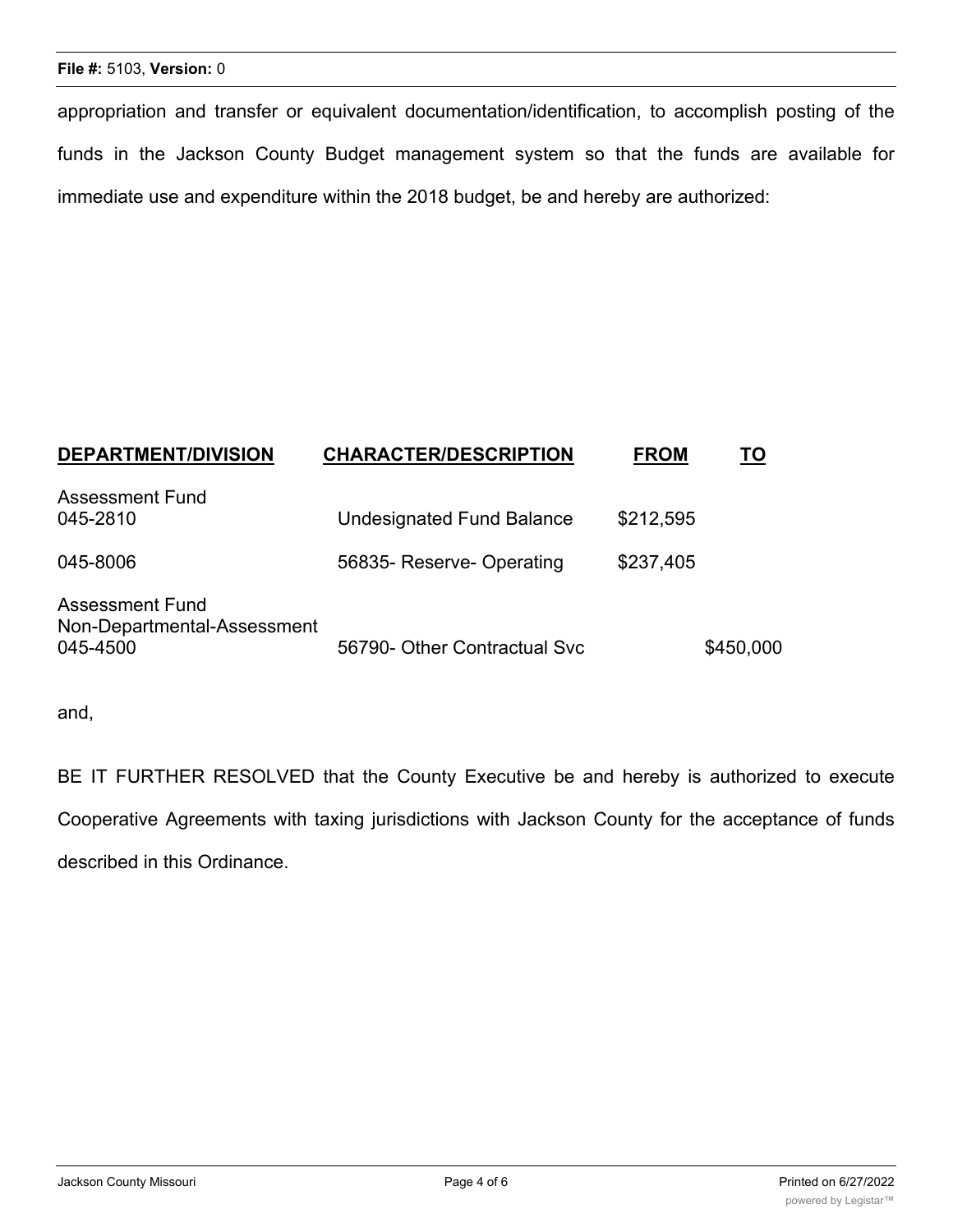Effective Date: This Resolution shall be effective immediately upon its passage by a majority of the Legislature.

APPROVED AS TO FORM:

**Chief Deputy County Counselor** County Counselor

Certificate of Passage

I hereby certify that the attached resolution, Ordinance No. 5103 of June 11, 2018, was duly passed on June 11, 2018 by the Jackson County Legislature. The votes thereon were as follows:

Yeas  $\frac{9}{2}$  Nays  $\frac{0}{2}$ 

 $\_$  , and the contribution of the contribution of  $\mathcal{L}_\mathcal{A}$  , and the contribution of  $\mathcal{L}_\mathcal{A}$ 

Abstaining 0 Absent 0

 $\overline{\phantom{a}}$  , and the contract of the contract of the contract of the contract of the contract of the contract of the contract of the contract of the contract of the contract of the contract of the contract of the contrac

This Ordinance is hereby transmitted to the County Executive for his signature.

Date **Date** Mary Jo Spino, Clerk of Legislature

I hereby approve the attached Ordinance No.5103.

 $\frac{1}{2}$  ,  $\frac{1}{2}$  ,  $\frac{1}{2}$  ,  $\frac{1}{2}$  ,  $\frac{1}{2}$  ,  $\frac{1}{2}$  ,  $\frac{1}{2}$  ,  $\frac{1}{2}$  ,  $\frac{1}{2}$  ,  $\frac{1}{2}$  ,  $\frac{1}{2}$  ,  $\frac{1}{2}$  ,  $\frac{1}{2}$  ,  $\frac{1}{2}$  ,  $\frac{1}{2}$  ,  $\frac{1}{2}$  ,  $\frac{1}{2}$  ,  $\frac{1}{2}$  ,  $\frac{1$ Date **Date Executive Executive Frank White, Jr., County Executive**